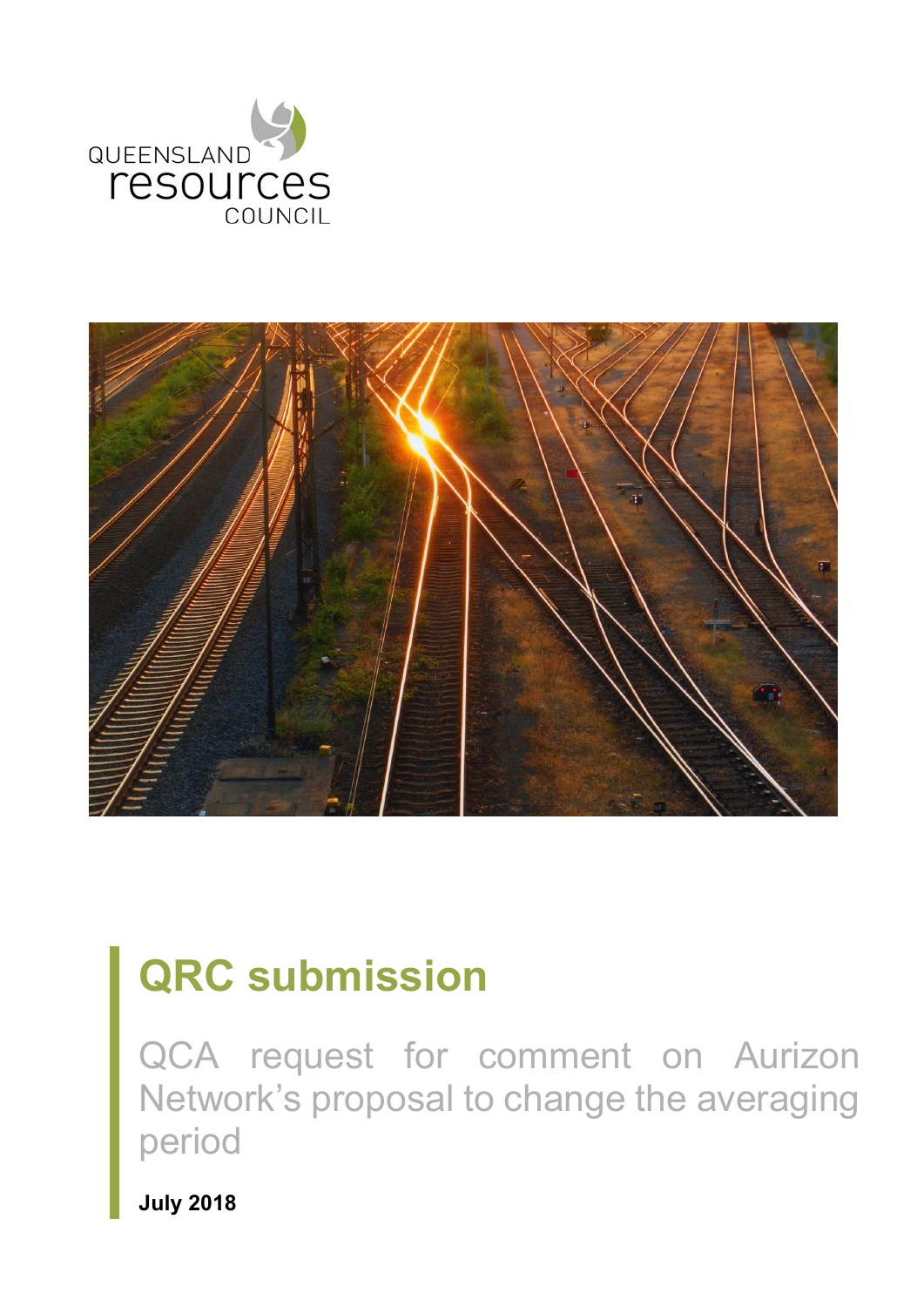#### Introduction

The Queensland Resources Council (QRC) appreciates the opportunity to comment on the proposal from Aurizon Network to change the averaging period for use in calculating time-variant parameters in the weighted average cost of capital (WACC) for the 2017 Draft Access Undertaking (UT5).

#### Summary

Aurizon Network has raised an entirely new and novel argument at a late stage of the process. There is no reasonable basis for abandoning the agreed averaging period at this late stage. A change to the agreed averaging period could be highly material, in terms of its impact on the WACC, maximum allowable revenue and access charges. Equally importantly, approval of the proposed change would:

- Set a dangerous regulatory precedent.
- Encouraging 'gaming' of the process.
- Establish a process by which regulated entities can achieve an upward bias in rate of return outcomes.
- Impact on regulatory certainty, given the inconsistency of this approach with processes adopted for previous undertakings.

#### Cause of UT5 delays

Delays to the UT5 process are predominantly of Aurizon Network's making, and are a direct consequence of Aurizon Network's actions throughout the UT4 and UT5 processes.

The first version of UT4 was submitted three and a half months prior to the scheduled expiry of UT3. This document was submitted without consultation with customers, reflected ambit revenue claims, and shifted the commercial balance of the undertaking significantly in Aurizon Network's favour. The draft undertaking was later withdrawn. The process of developing an acceptable undertaking from this base consumed most of the UT4 period. As a result, the draft UT5 was submitted only seven months ahead of the expiry of UT4. Aurizon Network failed to substantiate its UT5 claims, and provided numerous late submissions, causing substantial delays to the finalisation of the draft decision. Aurizon Network then provided further significant information in response the draft decision, which the QCA has taken into account in preparing the consultation paper of May 2018. Aurizon Network now seeks to disrupt the UT5 process through a judicial review process.

Aurizon Network's disruption of regulatory processes has been long-running and is on-going.

Aurizon Network now claims, without providing evidence of the claim, that it has been adversely affected by the averaging period occurring prior to the release of the draft decision. To the extent that these claimed impacts exist, QRC considers that it is entirely inappropriate to address those impacts by allowing unusual and unexpected changes to be made to the regulatory process, particularly given that the change proposed by Aurizon Network would deliver a substantial uplift in Aurizon Network's revenue above the level which would have been achieved in the absence of the delays caused by Aurizon Network's actions.

#### Aurizon Network's new argument for changing the averaging period

Aurizon Network argues that the averaging period should be changed because the QCA's draft decision was published later than Aurizon Network had originally expected. Aurizon Network says that its original proposal for the averaging period to take place in June 2017 was on the premise that a "decision" for the UT5 regulatory period would be made prior to the commencement of that period. We assume that Aurizon Network's reference to a "decision" is intended to be a reference to a draft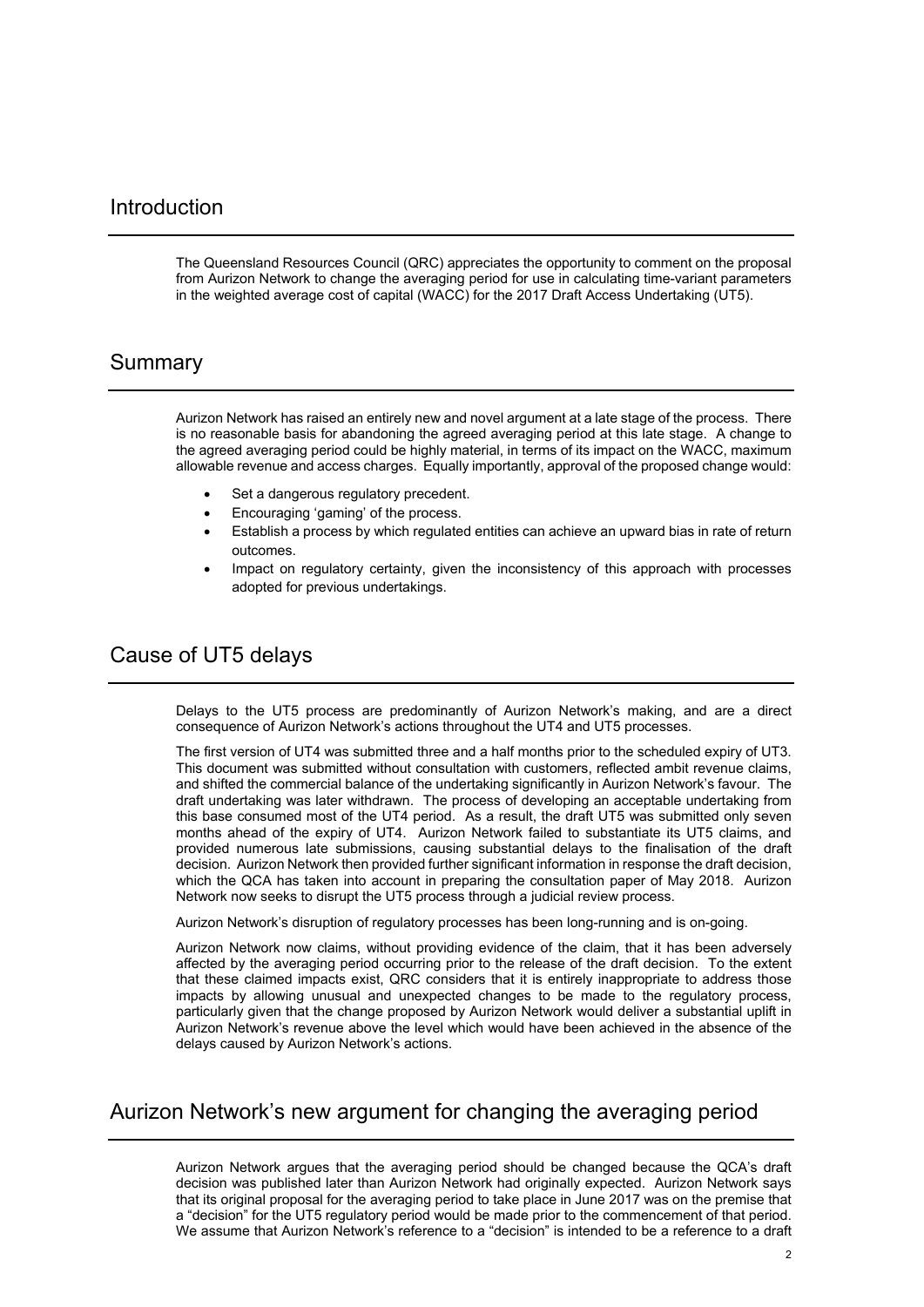decision, as it must have been apparent to Aurizon Network at the time the period was proposed in February 2017 that a final decision could not be made by early June 2017. Aurizon Network argues that, because the QCA's draft decision did not arrive prior to the originally agreed averaging period, that averaging period is no longer appropriate and should be changed.

This is an entirely new argument. It has not featured in any of Aurizon Network's submissions so far in the UT5 process. It also did not feature in any of Aurizon Network's submissions during the UT4 process, despite the fact that exactly the same issue arose during UT4 – the UT4 draft decision was made well after the agreed averaging period had passed.

The QRC notes that, in a submission dated September 2017, Aurizon raised a different objection to use of the averaging period that it had proposed and agreed with the QCA. At that time, Aurizon Network claimed that the outcome in this agreed averaging period was "anomalous". The QRC's submission in response to the QCA's draft decision demonstrated that the outcome in the agreed averaging period was clearly not anomalous. Moreover, to the extent that yields were somewhat lower in June 2017 than in the months before and after, Aurizon would have benefited from this through a lower cost associated with debt raised in that period (Aurizon issued \$425 million in debt in June 2017). Aurizon Network now appears to have abandoned its claim that the outcome in the agreed averaging period was "anomalous", in favour of a new argument regarding the timing of the draft decision.

It is surprising that Aurizon Network has only raised this now, six months after the QCA's draft decision and almost a year after the agreed averaging period. If Aurizon held a genuine concern regarding the timing of its averaging period relative to the draft decision timing, it should have raised this at a much earlier point in the process – either as soon as its originally agreed averaging period had passed, and/or in its September 2017 submission and/or in response to the QCA's draft decision. The fact that Aurizon Network has not raised this issue until now suggests that it is a somewhat contrived argument directed only at achieving a more favourable rate of return outcome.

There are three elements to Aurizon Network's new argument:

- 1. Aurizon Network says that, when it originally proposed the averaging period in February 2017, this proposal was on the premise that a decision for the UT5 regulatory period would be made prior to the commencement of that period. In other words, Aurizon Network expected a "decision" on UT5 (presumably a draft decision) within approximately three months of it notifying the QCA of its averaging period proposal.
- 2. Aurizon Network claims that it is "essential" that the averaging period occurs after the draft decision, because the draft decision signals the QCA's approach to key matters and therefore informs Aurizon Network's financial risk management strategies.
- 3. Aurizon Network says that a period closer to the making of the final decision should be used because such a period will contain better or more up-to-date information as to conditions expected to prevail over the regulatory period.

Each of these points is addressed below.

## The premise for Aurizon Network's original averaging period proposal

Aurizon Network now states that its original averaging period proposal was premised on an expectation that a decision (presumably a draft decision) would be made prior to the start of the nominated period.

This premise was not stated in Aurizon Network's letter to the QCA dated 13 February 2017. If this was a premise for the proposal, and if Aurizon Network intended to revisit its choice of averaging period in the event that it was not realised, this should have been clearly stated.

As noted above, this issue was not raised in the UT4 process, despite exactly the same circumstances arising in that process. Therefore, this could not have been assumed by the QCA or stakeholders to have been an implicit premise of Aurizon Network's proposal.

In any event, the QRC considers that it would have been a very bold assumption on Aurizon Network's part, to assume that the QCA would publish a draft decision by June 2017 given the status of the process as at February 2017. Given the experience of all stakeholders in past processes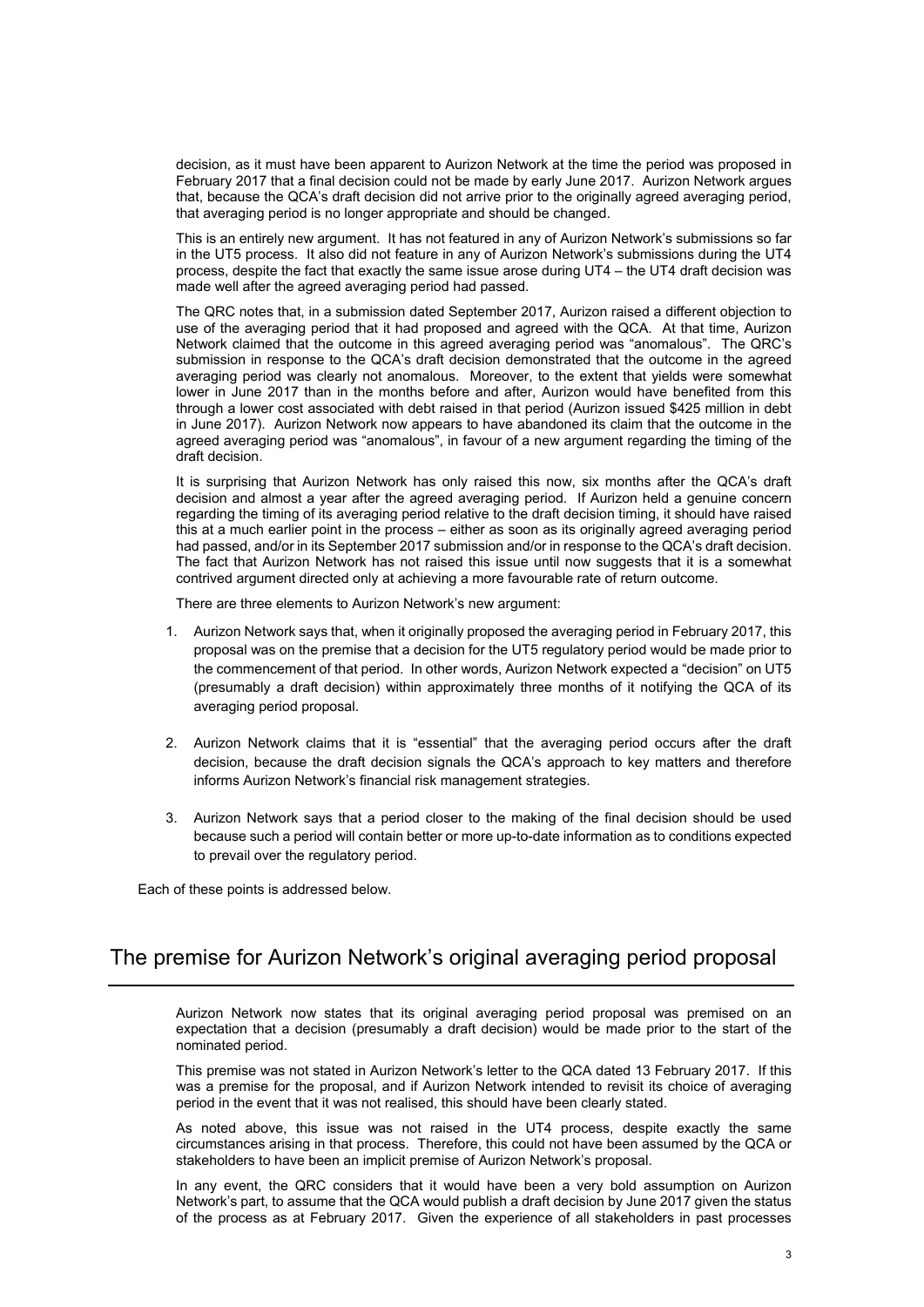(including the recent experience of UT4), it seems implausible that Aurizon would have proceeded on the basis of this premise.

If this was truly the premise for their original proposal, Aurizon Network should have raised this issue regarding the timing of its averaging period relative to the draft decision timing at a much earlier time. Aurizon Network has had multiple opportunities to raise this issue before now, including in its response to the QCA's draft decision.

#### Aurizon Network's claim that it is "essential" that the averaging period occur after the draft decision

The QRC does not consider that it is "essential" that the averaging period occurs after the draft decision.

In fact, it is not uncommon for an averaging period to take place prior to a draft decision, including in circumstances where a draft decision is made later than expected. This happened in UT4, and Aurizon Network did not seek to revisit the averaging period at that time.

Aurizon Network has not explained how the content of a draft decision would practically impact its financial risk management strategies, and therefore why it needs to have the draft decision prior to raising finance in the averaging period. Aurizon Network notes that a draft decision will signal the QCA's intended approach to key inputs into the calculation of maximum allowed revenue. However, it is not explained how the draft decision on these input parameters would practically impact on financial risk management strategies.

It is also not clear how changing the averaging period now would lead to a change in Aurizon Network's financial risk management strategies. The agreed averaging period has now passed and Aurizon Network has raised finance in that averaging period. Aurizon Network cannot go back and change the way in which it raised finance in the June 2017 period, nor change its overall strategy so that it raises finance at a later time rather than in that period.

Regardless of the content of a draft decision, Aurizon should have an incentive to manage any financing arrangements in an efficient manner. Aurizon Network would have an incentive to minimise financing costs while effectively managing interest rate risk, refinancing risk and other relevant financial risks. The content of a draft decision should not alter these core incentives, which arise from the design of the incentive regulation framework.

In any event, Aurizon should have been aware of the QCA's likely approach to key matters relevant to the cost of capital from previous extensive consultation processes. For example, the QCA has recently consulted extensively on its approach to the cost of debt (a consultation which concluded in 2015), and the cost of equity (a consultation which concluded in 2014). The QCA has also explained its approach to a range of inputs in its recent (2016) UT4 final decision.

## Aurizon Network's argument that the averaging period should be as close as possible to the final decision

Aurizon Network argues that the June averaging period will not provide a good indication of market conditions likely to prevail over the "regulatory period".

Underlying this argument is an important premise: that the relevant period for which market conditions are to be proxied is the period from which the QCA makes its final decision (a period yet to be determined).

The QRC disagrees with the fundamental premise of this argument. The QRC considers that the averaging period should broadly reflect market conditions expected (ex ante) to prevail over the period for which allowed revenues are to be determined. Therefore, the averaging period should be reasonably close to the beginning of the period for which allowable revenue is being determined.

In this case, for reasons previously explained by the QRC and QCA, the relevant revenue period commenced on 1 July 2017. Therefore, an averaging period in June 2017 is entirely appropriate and consistent with the statutory objects and pricing principles.